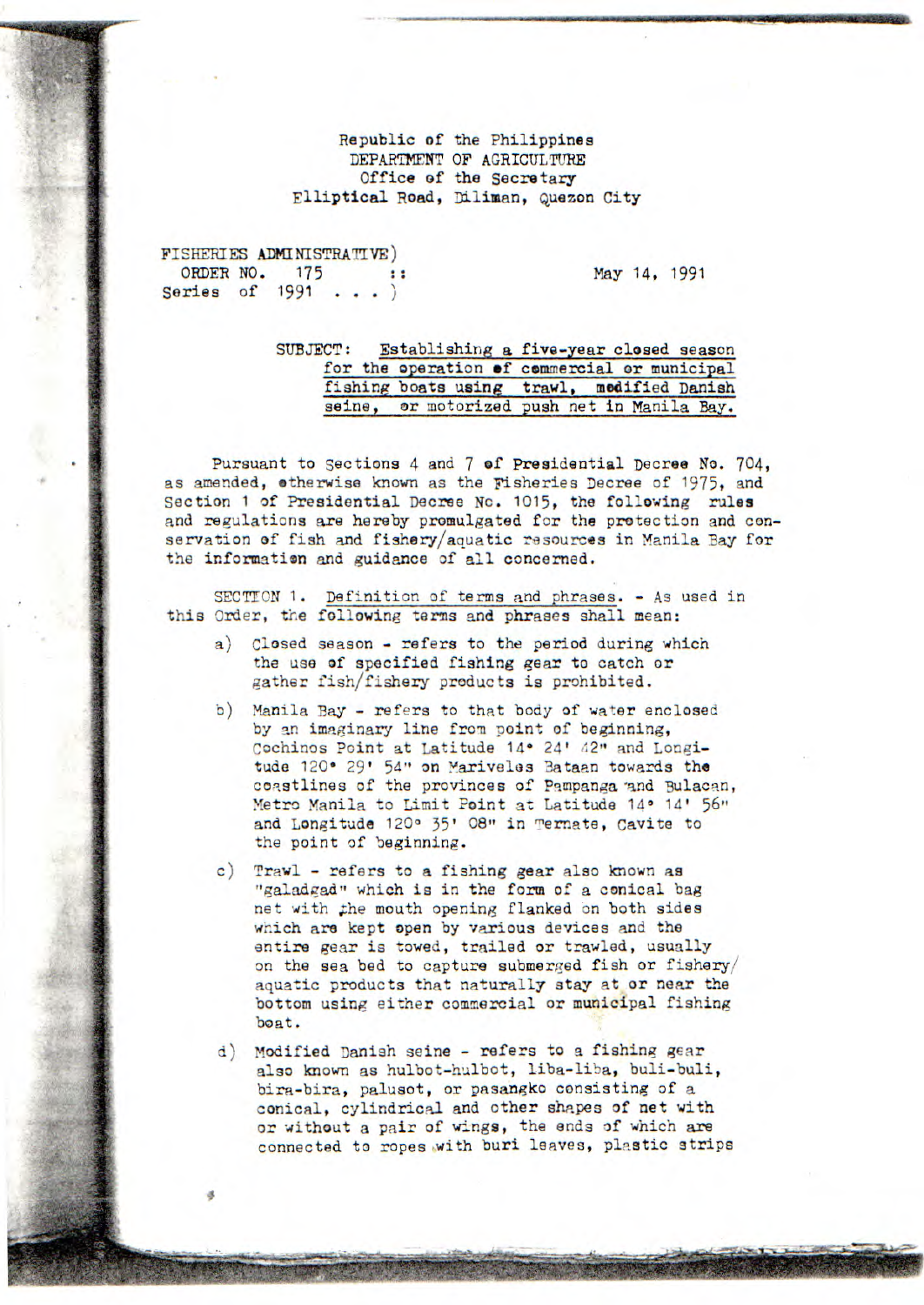or any similar materials to serve as scaring/herding **device,** with hauling ropes passing through a metallic/rattan ring permanently attached te a tom weight (linggote) when hauled into a fishing boat which may either be commercial or municipal.

- e) Motorized push net refers to a fishing gear also known as sudsud, sakag, euro or patoro, consisting of synthetic or natural fiber materials attached to a triangularly-framed bamboo pole or wooden posts or logs and mounted at the bow of a motorized boat to capture fish through a forward horizontal (pushing) motion in the water using either commercial or municipal fishing boat.
- f) Commercial fishing boat refers to a fishing boat more than three (3) gross tons.
- g) Municipal fishing boat refers to a fishing boat three (3) gross tons or less.

SEC. 2. Establishment of a closed season. - There is hereby established a closed season of five (5) years in Manila Bay.

SEC. 3. Prohibition. - It shall be unlawful for any person, association, partnership, or corporation during the five-year closed season to operate commercial or municipal fishing boats using trawl, modified Danish seine and motorized push net within the waters of Manila Bay: Provided, That the Secretary of Agriculture, upon the recommendation of the Director of Fisheries and Aquatic Resources, may issue a special permit to operate the prohibited boat and gear only to government agencies / research institutions for scientific, educational or research purposes subject to such terms and conditions which the Secretary of Agriculture may impose, and: Provided, Further, That the Secretary of Agriculture may, upon the recommendation of the Director of Fisheries and Aquatic Resources, suspend, lift, or terminate earlier the declared closed season period and allow certain fishing gear to be operated in the prohibited water area as determined by scientific studies through proper monitoring, assessment and evaluation of the resources by the Department of Agriculture Regional Offices Nos. III and IV.

SEC. 4. Grace period. - Persons, associations, partnerships or corporations engaged in fishing prohibited under Section 3 of this Order shall be given a grace period of six  $(6)$  months from the effectivity of this Order within which to conform and/or comply with this Order and for information dissemination purposes.

SEC. 5. Enforcement. - This Order shall be implemented by duly authorized personnel of the Department of Agriculture Regional Offices Nos. III and IV with the assistance of the Philippine National Police, Philippine Coast Guard, Bureau of Fisheries and Aquatic Resources, and deputized fish wardens.